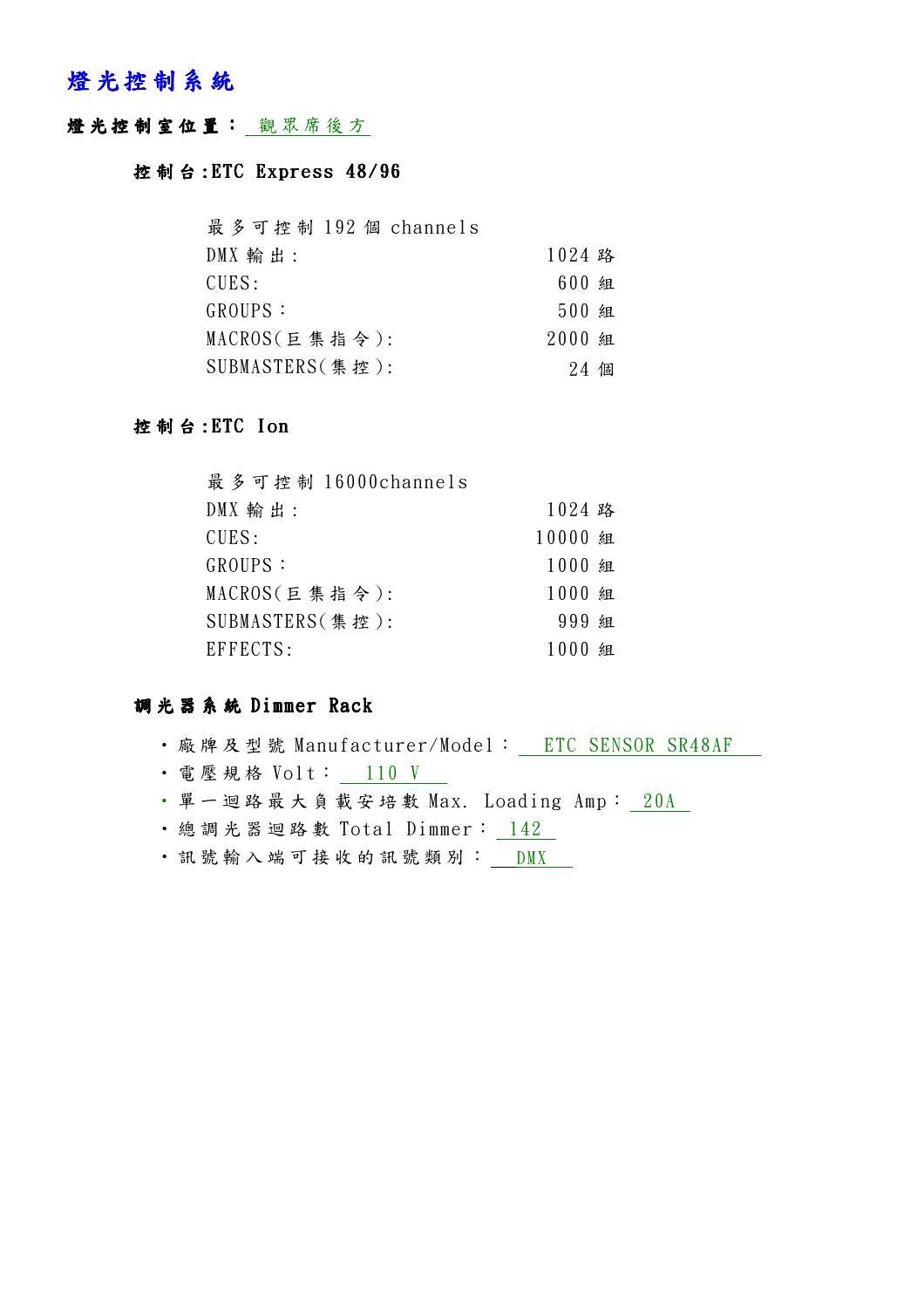## 燈光迴路配置

| 區域                                         | 迴路編號        | 總迴路             | 迴路盒型式                         | 備註               |  |  |  |
|--------------------------------------------|-------------|-----------------|-------------------------------|------------------|--|--|--|
| Area                                       | Channel No. | Total           | Style                         | Notes            |  |  |  |
| 外區貓道 F.O.H Catwalk                         |             |                 |                               |                  |  |  |  |
| 第一道燈光貓道                                    | $13 - 24$   | 12              | 燈光線槽,一迴路兩插頭 配置 5Pin DMX 訊號母座  |                  |  |  |  |
| lst Catwalk                                |             |                 |                               |                  |  |  |  |
| 第二道燈光貓道                                    | $1 - 12$    | 12              | 燈光線槽,一迴路兩插頭配置5Pin DMX 訊號母座    |                  |  |  |  |
| 2nd Catwalk                                |             |                 |                               |                  |  |  |  |
| 觀眾席區 Auditorium                            |             |                 |                               |                  |  |  |  |
| 第一左側燈光包廂                                   |             |                 |                               |                  |  |  |  |
| lst Lighting                               | $25 - 28$   | 4               | 燈光線槽,一迴路兩插頭配置5Pin DMX 訊號母座    |                  |  |  |  |
| $\left \text{Box}(L)\right $               |             |                 |                               |                  |  |  |  |
| 第一右側燈光包廂                                   |             |                 |                               |                  |  |  |  |
| lst Lighting                               | $29 - 32$   | $\overline{4}$  | 燈光線槽,一迴路兩插頭 配置 5Pin DMX 訊號母座  |                  |  |  |  |
| $\text{Box}(R)$                            |             |                 |                               |                  |  |  |  |
| 舞台區上方 Overhead                             |             |                 |                               |                  |  |  |  |
| 第一道燈光吊桿                                    | $33 - 52$   | 20              | 燈光線槽,一迴路兩插頭配置5Pin DMX 訊號母座    |                  |  |  |  |
| lst Electric                               |             |                 |                               |                  |  |  |  |
| 第二道燈光吊桿                                    | $53 - 66$   | 14              | 燈光線槽,一迴路兩插頭配置5Pin DMX 訊號母座    |                  |  |  |  |
| 2nd Electric                               |             |                 |                               |                  |  |  |  |
| 第三道燈光吊桿                                    | $67 - 80$   | 14              | 燈光線槽,一迴路兩插頭配置5Pin DMX 訊號母座    |                  |  |  |  |
| 3rd Electric                               |             |                 |                               |                  |  |  |  |
| 第四道燈光吊桿                                    | $81 - 94$   | 14              | 燈光線槽,一迴路兩插頭 配置 5Pin DMX 訊號母座  |                  |  |  |  |
| 4th Electric                               |             |                 |                               |                  |  |  |  |
| 天幕燈光吊桿                                     |             |                 | 14 燈光線槽,一迴路兩插頭 <sup>燈桿五</sup> |                  |  |  |  |
| Cyc Light Batten                           | $95 - 108$  |                 |                               | 配置 5Pin DMX 訊號母座 |  |  |  |
| 舞台區 Stage                                  |             |                 |                               |                  |  |  |  |
| 左側舞台                                       |             |                 |                               |                  |  |  |  |
| Off Stage Left                             | $109 - 116$ | 8               | 崁入式地板埋入盒                      | 左右舞台共用           |  |  |  |
| 右侧舞台                                       |             |                 |                               |                  |  |  |  |
| Off Stage Right                            | $109 - 116$ | 8               | 崁入式地板埋入盒                      | 左右舞台共用           |  |  |  |
| 左側舞台                                       |             |                 |                               |                  |  |  |  |
| Off Stage Left                             | $117 - 122$ | $6\phantom{1}6$ | 左舞台牆面, Multi 接頭 備用地板迴路        |                  |  |  |  |
| 右侧舞台                                       |             |                 |                               |                  |  |  |  |
| Off Stage Right                            | $123 - 128$ | $6\phantom{1}6$ | 右舞台牆面, Multi 接頭 備用地板迴路        |                  |  |  |  |
| 舞台區工作走道                                    |             |                 |                               |                  |  |  |  |
| $129 - 140$<br> 2F 工作走道<br>$151 - 162$     |             |                 |                               |                  |  |  |  |
|                                            |             | 24              | 2F 工作走道, Multi 接頭 備用燈桿迴路      |                  |  |  |  |
| 迴路盒插座型式 Plugging Style: 3Pin<br>$2P+G$ 母插座 |             |                 |                               |                  |  |  |  |
| 備註:觀眾席場燈迴路 163-173                         |             |                 |                               |                  |  |  |  |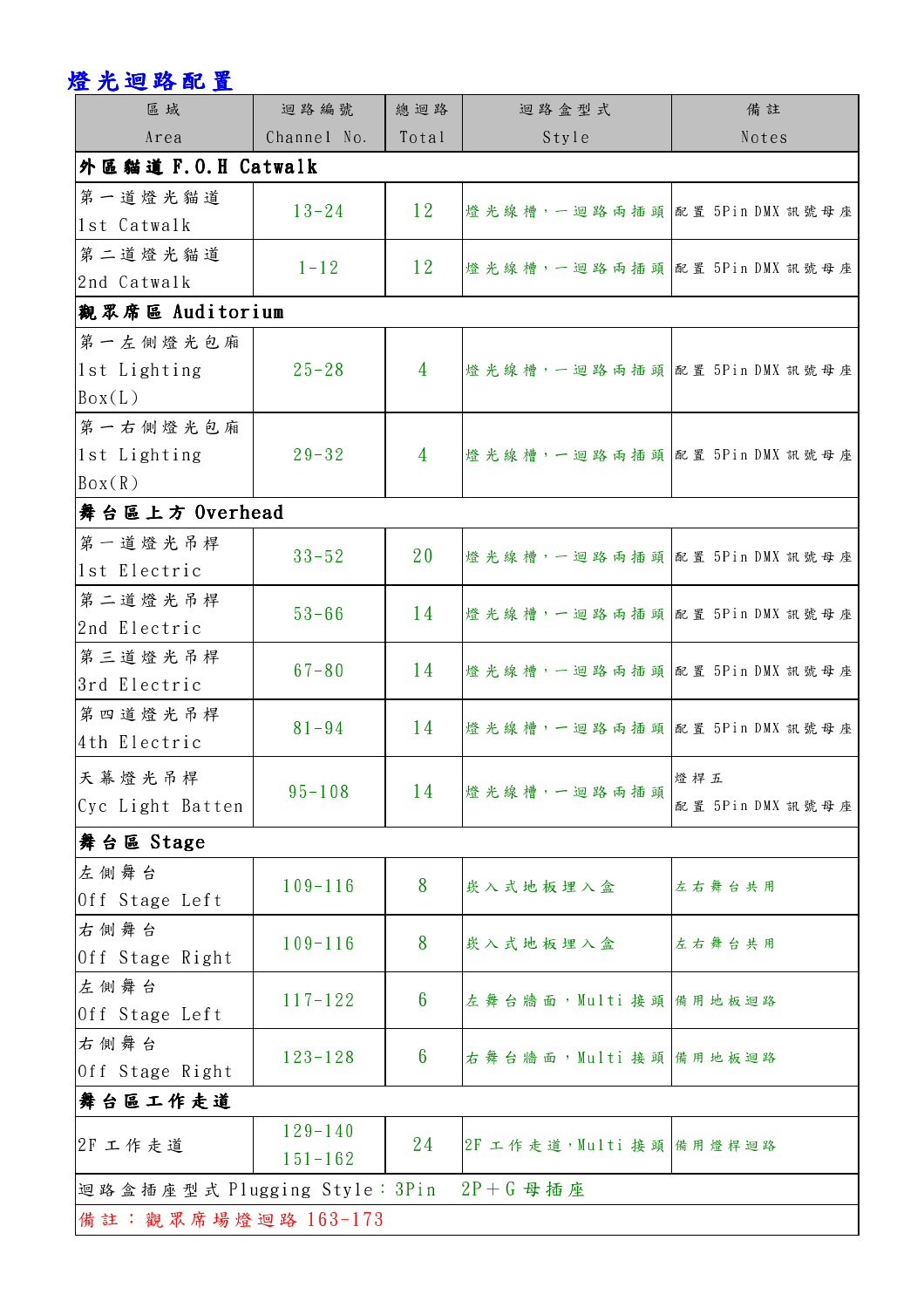# 燈具清單

| 燈具名稱<br>Items                   | 燈具廠牌/型號<br>Model  | 數量<br>Quantity | 燈泡規格<br>Bulb Style | 備註<br>Notes           |
|---------------------------------|-------------------|----------------|--------------------|-----------------------|
| 10 <sup>°</sup><br>Leko         | <b>ETC</b>        | 12             | 750W               | 貓二                    |
| 14°<br>Leko                     | ETC               | 12             | 750W               | 貓一                    |
| 26°<br>Leko                     | ETC               | 16             | 750W               |                       |
| 7"Fresnel                       | ETC               | 36             | 750W               |                       |
| $CYC$ light                     | Colortran         | 5 組            | 1000W              | 燈桿五                   |
| Sourse Four LED CYC             | ETC               | 10             | 200W               | 無掛勾                   |
| 燈具附件 Element of Lighting System |                   |                |                    |                       |
| 名稱<br>Items                     | 使用燈具<br>Equipment | 數量<br>Quantity | 尺寸<br>Size(cm)     | 備註<br>Notes           |
| 色片夾<br>Color Frame              | Leko              | 30             | $15.5*15.5$        | 5"                    |
|                                 | 14° Leko          | 60             | 19*19              | 6"                    |
|                                 | 7"Fresnel         |                |                    |                       |
|                                 | $10°$ Leko        | 12             | $30*30$            | 10"                   |
| Gobo holder                     | ETC Leko          | 15             |                    |                       |
| IRIS                            | ETC Leko          | 8              |                    |                       |
| 其他附件                            |                   |                |                    |                       |
| 名稱<br>Items                     | 廠 牌 / 型號<br>Model | 數量<br>Quantity | 尺寸<br>Size         | 備註<br>Notes           |
| 調燈昇降機                           | SNORKEL           | $\mathbf{1}$   | 40 尺               | 限舞台區使用<br>僅可接 110V 電源 |
| 活動組合式控制桌                        |                   | $\overline{4}$ | 80*160cm           | 腳架長度90~60CM可<br>調整    |